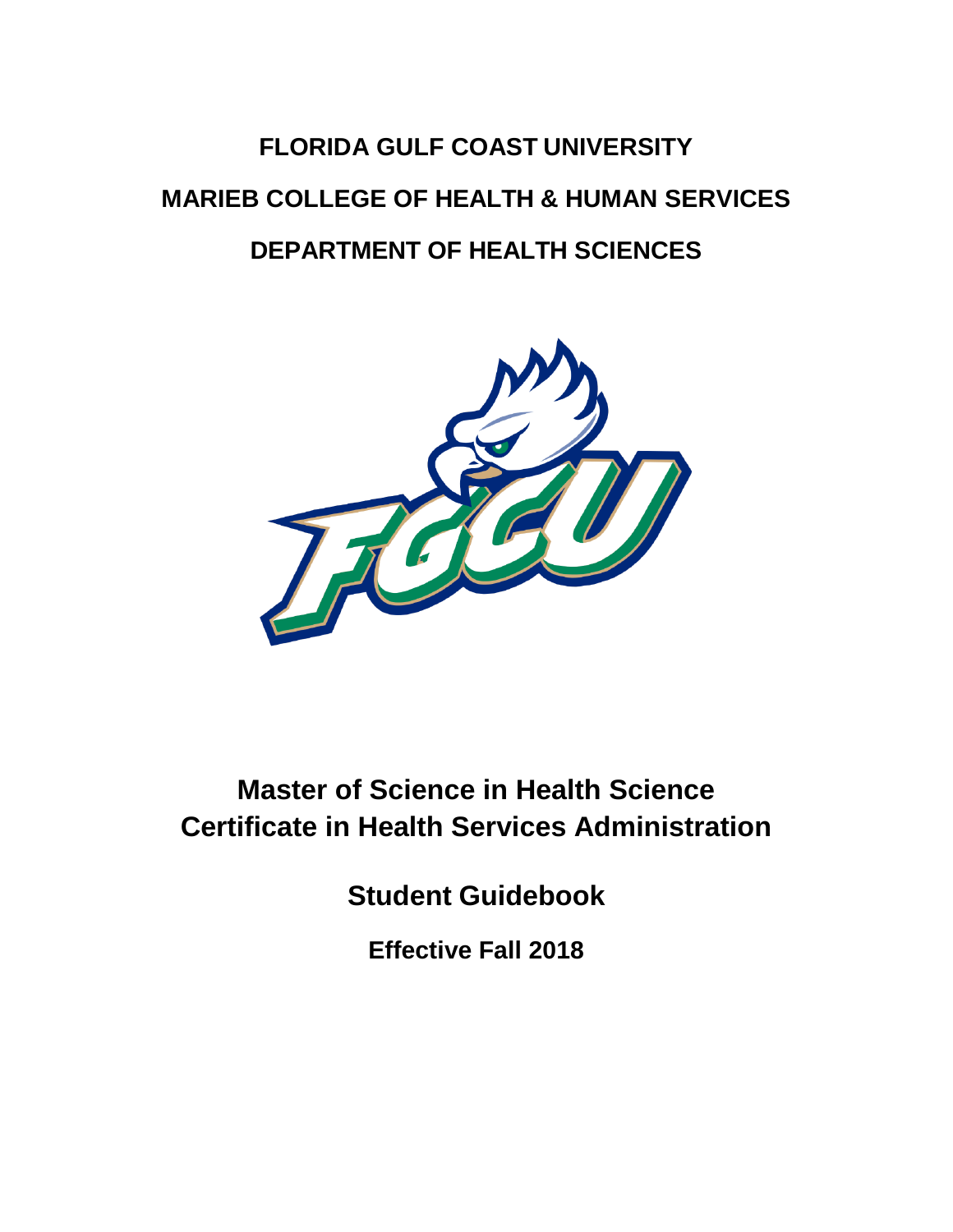

Dear Student:

We would like to take this opportunity to welcome you to the Department of Health Sciences of the Marieb College of Health & Human Services.

As you are aware, you are embarking on an exciting and challenging academic and career path. The Health Sciences' faculty hope to work with you, so that you can develop the knowledge, skills and abilities necessary to address the challenges you encounter as a health care professional.

We invite you to develop and maintain communication with the faculty so that they may assist you in your progression through the program. We also encourage you to develop networks with other students in the program, many of who already work in the health care arena.

For your convenience, we have compiled this Student Guidebook. It provides important policies and procedures, as well as general information.

Again, we would like to welcome you and wish you success. Sincerely, Faculty and Staff of the Department of Health Sciences

Michelle Angeletti, MSW, PhD Tony Burkett, MS Charles Daramola, EdD, MBA, CHES Joan Faris, MS, RD Joan Glacken, EdD, MT (ASCP) Jayanta Gupta, MD, PhD Nelson Guzman, DHSc, PA-C Robert Hawkes, MSPA, PA-C Payal Kahar, PhD, MPH Karen Landy, MS Yong-Taek Min, DBA, MSTM, MA Jeanette Meyer, Executive Secretary Kristina Mullins, MS, PA-C Helen Michele Robbins, MMS, PA-C Pamela St. Laurent, EdD, MT (ASCP) Maka Tsulukidze, MD, PhD, MPH Lori Zallie, Executive Secretary Julie Zemplinski, MSH, MS, MT (ASCP)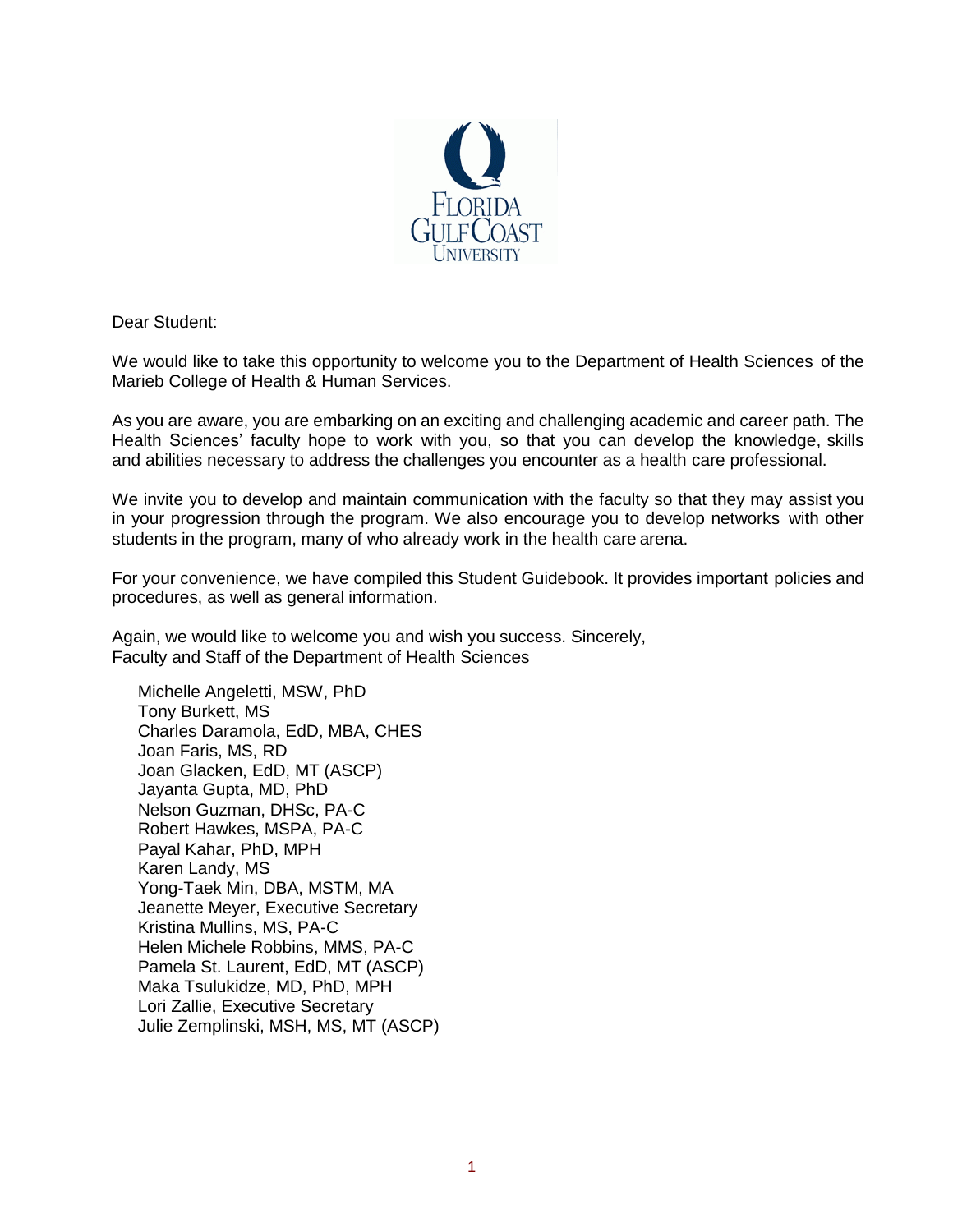## **Table of Contents**

| Introduction to the Student Guidebook                             | $\ensuremath{\mathsf{3}}$ |
|-------------------------------------------------------------------|---------------------------|
| <b>Mission Statement</b>                                          | 3                         |
| Master of Science in Health Science Program Description           | $\mathfrak{S}$            |
| <b>Student Learning Outcomes</b>                                  | 33566666                  |
| Certificate in Health Services Administration Program Description |                           |
| Faculty & Administrative Support Directory                        |                           |
| <b>Academic Policies and Procedures</b>                           |                           |
| Students Rights, Responsibilities, and Code of Conduct            |                           |
| <b>Faculty Advisors</b>                                           |                           |
| Faculty Advisor Review of Registration                            |                           |
| Access to Faculty & Staff                                         | 6<br>6<br>7<br>7          |
| <b>Transfer of Credit</b>                                         |                           |
| Non-transferable Course Credits                                   |                           |
| <b>Transfer of Credit Hours Procedure</b>                         |                           |
| <b>Grading Policies</b>                                           | $\frac{7}{7}$             |
| Withdrawal (W & WF)                                               |                           |
| Incomplete Grade                                                  | 88888                     |
| <b>Final Grade Reports</b>                                        |                           |
| Change of Grade                                                   |                           |
| <b>Grade Forgiveness</b>                                          |                           |
| <b>Student Grade Appeal</b>                                       |                           |
| Academic Behavior/Standards                                       | $\boldsymbol{9}$          |
| <b>Student and Professional Behaviors/Conduct</b>                 | 10                        |
| Student Progression & Completion of the Program                   | 10                        |
| <b>Academic Probation</b>                                         | 10                        |
| <b>Academic Dismissal</b>                                         | 11                        |
| Reinstatement                                                     | 11                        |
| Internship or Capstone Project                                    | 11                        |
| <b>Capstone Project</b>                                           | 11                        |
| Internship                                                        | 11                        |
| Liability Insurance, Immunizations, Background Checks &           | 12                        |
| <b>Health Insurance</b>                                           |                           |
| Time Frame for Completing Program Requirements                    | 13                        |
| Degree Time Limitations/Extension of Time Limit for MS Program    | 13                        |
| <b>Former Student Returning</b>                                   | 13                        |
| <b>Additional Policies</b>                                        | 13                        |
| <b>Disability Accommodation Services</b>                          | 13                        |
| Vacations                                                         | 13                        |
| <b>Student Observance of Religious Holidays</b>                   | 14                        |
| Social Media                                                      | 14                        |
| <b>Graduation Requirements for MS Program</b>                     | 15                        |
| <b>Application for Graduation</b>                                 | 15                        |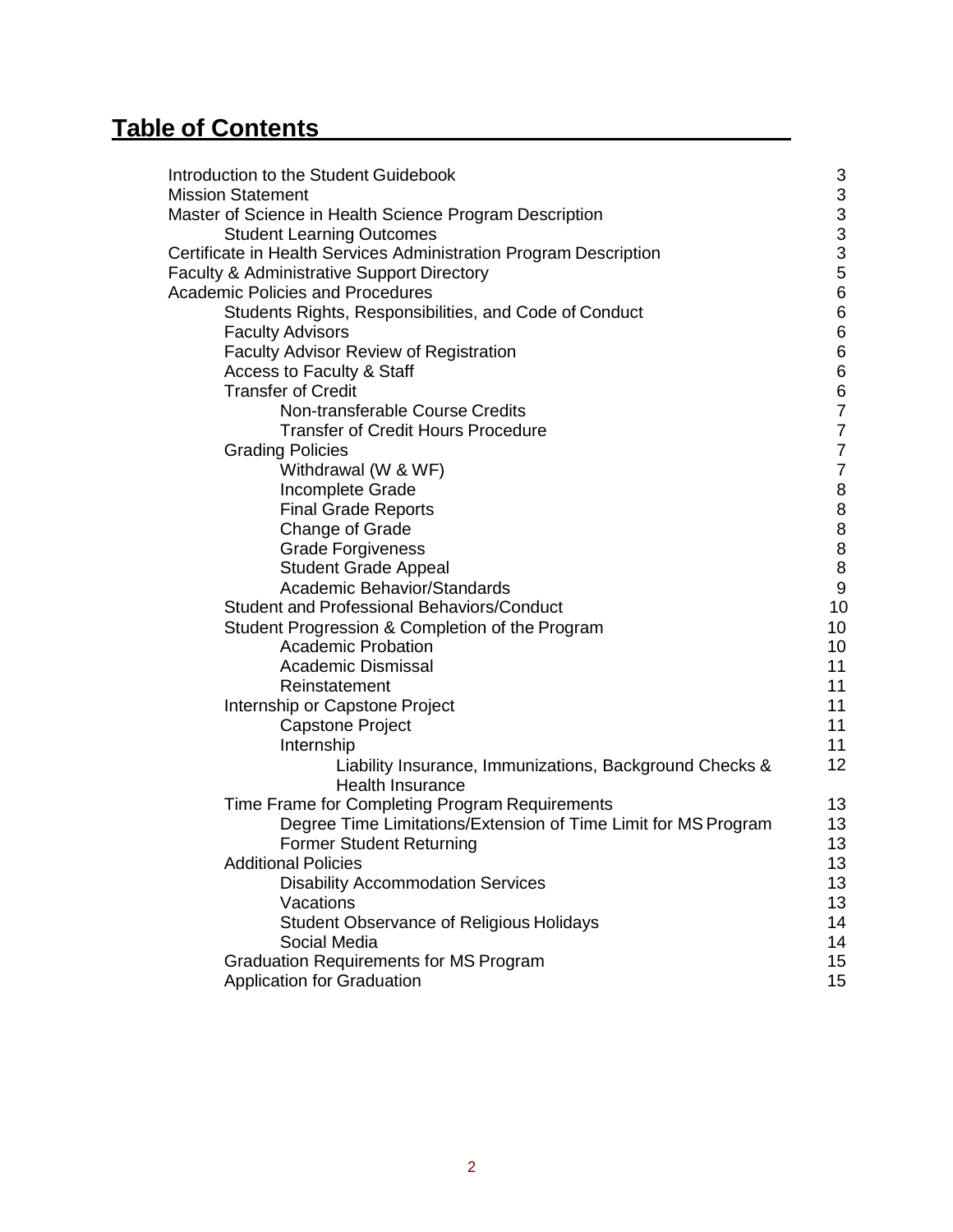### **Introduction to the Student Guidebook**

The Guidebook contains current information pertaining to the Department of Health Sciences programs, policies, and procedures. It also contains references, information, and guidelines that would be helpful to your successful progression in either the Health Science or Health Services Administration Certificate program. The contents of this Guidebook are dynamic, and as such, changes or updates will be shared with enrolled students as they occur.

Each enrolled student is provided a copy of this Student Guidebook through the Health Science website. All students are expected to read, understand, and comply with the Guidebook policies and procedures. Students are responsible for seeking clarification regarding any items included in the Guidebook from their faculty advisor or the Department Chair.

#### **Mission Statement**

The Department of Health Sciences mission emerges from, and is congruent with the mission of the Marieb College of Health & Human Services (MCHHS) and Florida Gulf Coast University (FGCU). The Department of Health Sciences aims to meet community and market needs by providing future-oriented, accessible, student-focused undergraduate and graduate education programs that foster professional growth, career mobility, diversification, and advancement for health professionals. Faculty and administrators are committed to interdisciplinary education and practice experiences for health professionals from a variety of disciplines within the department and across the Marieb College of Health & Human Services. Faculty, administrators, students, and graduates will assume the responsibility of academic excellence, empathy and professionalism within their scope of practice, and will be empowered to act as ambassadors for health care consumers, the health professions, the Marieb College of Health & Human Services, and Florida Gulf CoastUniversity.

#### **Master of Science in Health Science Program Description**

The Master of Science in Health Science program is designed to provide advanced opportunities for baccalaureate graduates. The coursework for this degree program is offered on a part-time basis by distance learning.

Students will complete a program core and 21 credit hours of elective courses. The degree conferred is a Master of Science in Health Science. Total program length consists of 36 semester credit hours.

#### **Student Learning Outcomes**

Graduates of the Master of Science in Health Science Program are prepared to serve as health care leaders in advanced professional roles within the diverse and dynamic health services delivery system. Graduates will demonstrate proficiencies in their selected concentrations, and will be prepared to:

- 1. Evaluate how various legal and ethical issues influence the practice of health care.
- 2. Analyze health care problems and formulate plausible solutions.
- 3. Demonstrate professional communication skills in health care.
- 4. Analyze statistical information in health care.
- 5. Function as a health care professional.

### **Certificate in Health Services Administration Program Description**

The program leading to a Certificate in Health Services Administration is designed to prepare individuals who seek specialized education and certification in health services administration. The flexibility of the program offers baccalaureate degree graduates the opportunity to acquire expertise and specialization in line with their interest, needs and career applications in health services administration. The program embraces different background and interests and is appropriate for individuals who wish to gain further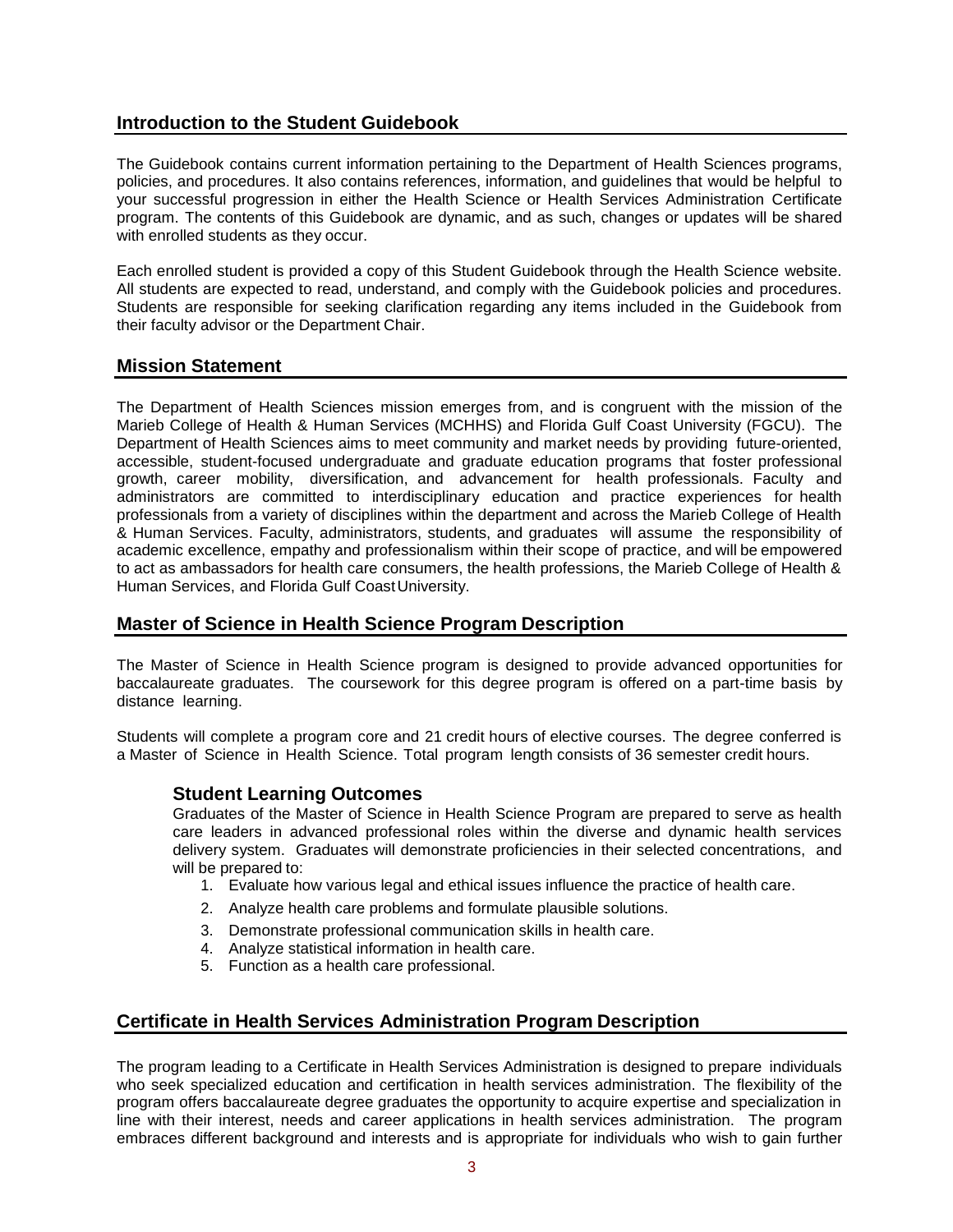interdisciplinary education in health services administration. It is suited for graduates from any undergraduate major particularly those in business administration, finance, health administration, nursing, and other allied health professions; Master of Business Administration (MBA) or other master's level degree programs in nursing and other health professions; and physicians, dentists, and other professional clinicians. The program requires the completion of 21 credit hours of courses, 15 of which are required courses. The coursework for this certificate program is offered on a part-time basis by distance learning.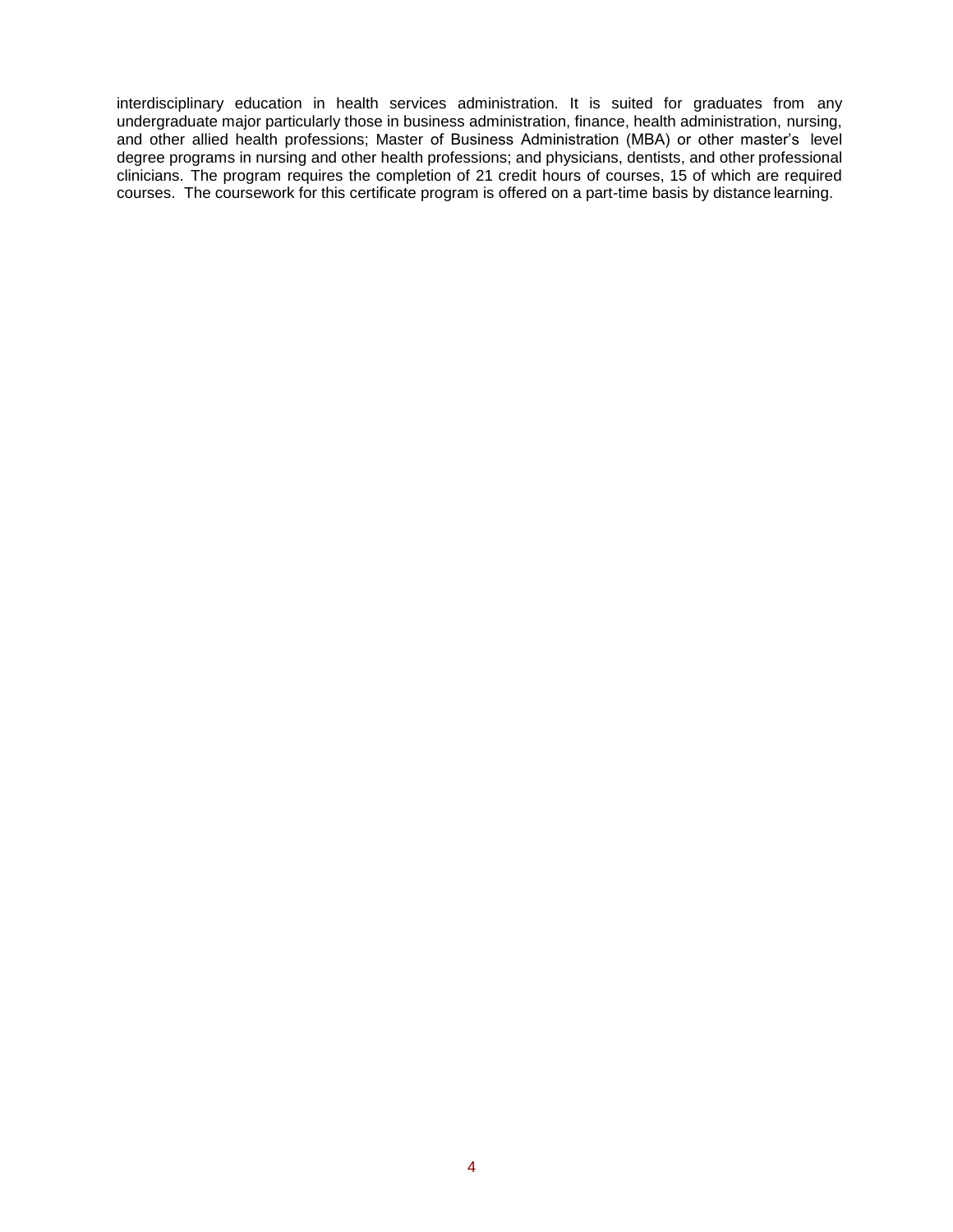### **FACULTY AND ADMINISTRATIVE SUPPORT**

**Telephone number: 239-590-7495 Fax number: 239-590-7460 Toll free number: 800-590-3428\***

|                                                                                          | <b>Marieb Hall</b> | <b>Phone</b> | E-mail               |
|------------------------------------------------------------------------------------------|--------------------|--------------|----------------------|
| <b>Name</b>                                                                              | Office #           |              |                      |
| Michelle Angeletti, MSW, PhD<br><b>Associate Professor</b>                               | 335                | 239-590-7499 | mangelet@fgcu.edu    |
| Tony Burkett, MS<br>Instructor III                                                       | 407                | 239-590-7500 | tburkett@fgcu.edu    |
| Charles Daramola, EdD, MBA, CHES<br>Assistant Professor, BSCH & BSPH<br>Program Director | 410                | 239-590-1851 | cdaramola@fgcu.edu   |
| Joan Faris, MS, RD<br>Instructor III                                                     | 327                | 239-590-7501 | jfaris@fgcu.edu      |
| Joan Glacken, EdD, MT (ASCP)<br>Professor, Associate Dean & Interim<br>Chair             | 438D               | 239-590-7498 | jglacken@fgcu.edu    |
| Jayanta Gupta, MD, PhD<br><b>Assistant Professor</b>                                     | 211                | 239-745-4481 | jgupta@fgcu.edu      |
| Nelson Guzman, DHSc, PA-C<br>Assistant Professor & Director of Clin.<br>Ed.              | 201B               | 239-745-4478 | nguzman@fgcu.edu     |
| Robert Hawkes, MSPA, PA-C<br>Founding PAS Program Director                               | 201A               | 239-745-4417 | rhawkes@fgcu.edu     |
| Payal Kahar, PhD, MPH<br><b>Assistant Professor</b>                                      | 211A               | 239-745-4482 | pkahar@fgcu.edu      |
| Karen Landy, MS<br>Instructor III & BSHS Program<br>Director                             | 315                | 239-590-7463 | klandy@fgcu.edu      |
| Jeanette Meyer, Executive Secretary                                                      | 436                | 239-590-7495 | jpmeyer@fgcu.edu     |
| Yong-Taek Min, DBA, MSTM, MA<br>Assistant Professor & MSHS Program<br>Director           | 401A               | 239-745-4419 | ytmin@fgcu.edu       |
| Kristina Mullins, MS, PA-C<br>Assistant Professor & PAS Academic<br>Director             | 207A               | 239-745-4314 | kmullins@fgcu.edu    |
| Helen Michele Robbins, MMS, PA-C<br><b>Assistant Professor</b>                           | 208                | 239-745-4479 | hrobbins@fgcu.edu    |
| Pamela St. Laurent, EdD, MT (ASCP)<br>Instructor I                                       | 408                | 239-590-7452 | pstlaure@fgcu.edu    |
| Maka Tsulukidze, MD, PhD, MPH<br><b>Assistant Professor</b>                              | 424                | 239-590-7496 | mtsulukidze@fgcu.edu |
| Lori Zallie, BA, Executive Secretary                                                     | 201                | 239-745-4477 | Izallie@fgcu.edu     |
| Julie Zemplinski, MSH, MS, MT<br>(ASCP)<br>Instructor III & CLS Program Director         | 404                | 239-590-7453 | jzemplinski@fgcu.edu |

**\*The toll-free number gives a menu option. Select option 6 and the University Operator can direct your call to the appropriate extension.**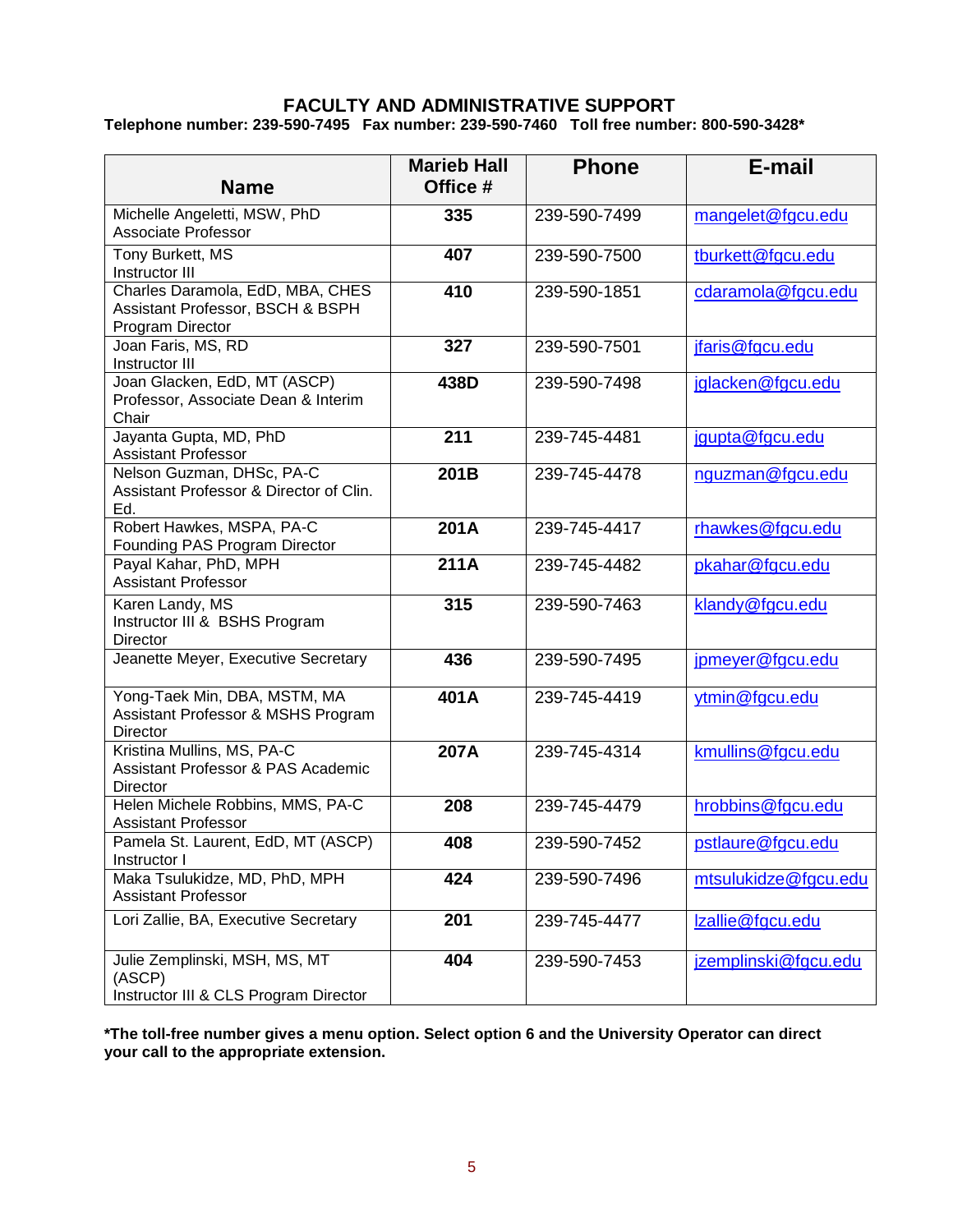## **Academic Policies and Procedures**

### **Students Rights, Responsibilities and Code of Conduct**

The policy, procedures and regulations governing student rights, responsibilities and conduct that are part of the terms and conditions of admission and enrollment for all graduate students are published annually in the FGCU Student Guidebook [\(http://studentservices.fgcu.edu/StudentConduct/guidebook.html\)](http://studentservices.fgcu.edu/StudentConduct/guidebook.html) andit is the graduate student's responsibility to read and become familiar with these. General Graduate Academic Policies are published at the following website: [http://www.fgcu.edu/Graduate/files/Official\\_GGAP\\_REV\\_4.16.13.pdf.](http://www.fgcu.edu/Graduate/files/Official_GGAP_REV_4.16.13.pdf)

### **Faculty Advisors**

Faculty advisors are assigned upon acceptance into the Health Science or Health Services Administration Certificate program and responsible for maintaining a curriculum progression list for students.

Students who request a change of faculty advisor must submit a written request to the Department Chair. The request must contain a rationale for the change of major. The Department Chair will then make a decision on whether to assign a different faculty advisor.

### **Faculty Advisor Review of Registration**

- 1. All students must submit registration requests to their designated faculty advisor for reviewprior to registration.
- 2. Students must obtain approval from their faculty advisor to register for courses out of sequence except in cases when it is necessary to repeat a course in which the student earned a grade of less than a C. A grade of C minus (C-) is considered less than a C.
- 3. All requests for adding courses, transfer credit, changes in curriculum plan or progression in the program, course extensions, or leaves, must be approved by the student's faculty advisor and/or Department Chair.

### **Access to Faculty and Staff**

Faculty and staff are available to address students' questions or concerns via electronic means or face-toface meetings. The Department Chair is also available if you have difficulties that you wish to discuss. In addition, faculty office hours and contact information are included in each coursesyllabus.

### **Transfer of Credit**

Students who wish to take courses from another regionally accredited institution of higher education to fulfill degree requirements during enrollment in the Master of Science in Health Science or the Health Services Administration Certificate program must gain approval through their faculty advisor and Department Chair by completing the Transient Student Form obtained online at [www.FloridaShines.org](http://www.floridashines.org/) under the Succeed in College tab.

The following items address transfer of credits earned prior to admission into the Master of Science in Health Science or the Health Services Administration Certificate program:

- 1. The number of credits transferred is limited to the number of credits as stated in the current FGCU graduate policies. [\(http://www.fgcu.edu/Graduate/files/Official\\_GGAP\\_REV\\_4.16.13.pdf\)](http://www.fgcu.edu/Graduate/files/Official_GGAP_REV_4.16.13.pdf)
- 2. Applications for discipline specific transfer credit must be submitted to the Department of Health Sciences.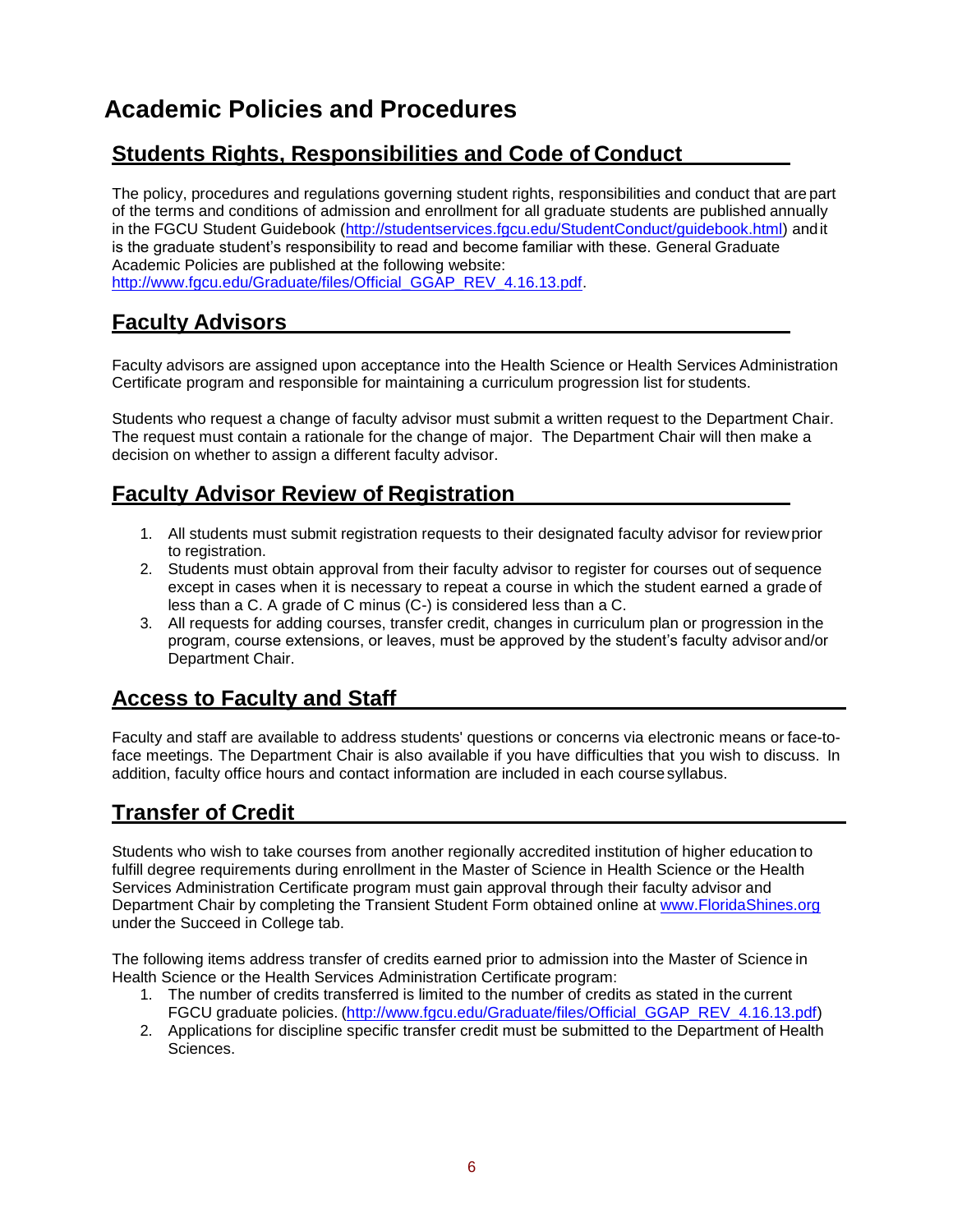### **Non-transferable Course Credits**

The following are non-transferable:

- 1. Credit hours for coursework already applied toward a degree received from another institution.
- 2. Courses in which a "B-" or less was received.
- 3. Credit hours for undergraduate courses.
- 4. Credit hours for graduate courses that are not relevant or congruent in content to the Master of Science in Health Science program and degree concentration(s) courses being pursued.

### **Transfer of Credit Hours Procedure**

- 1. Contact faculty advisor and request a transfer of credit hours from previous institutions.
- 2. Supply faculty advisor with course descriptions and/or syllabi of courses to be transferred.
- 3. Faculty advisor completes the credit transfer equivalency form and submits it to the Department Chair.
- 4. Department Chair signs the credit transfer equivalency form and forwards it to theGraduate Admissions Office to enter in Banner.

### **Grading Policies**

Grading policies are specified in each course syllabus. Letter grades are assigned using the Department's grading scale as follows:

 $A = 90-100%$  Excellent  $B = 80 - 89\%$  Above Average  $C = 70-79\%$  Average<br>  $D = 60-69\%$  Below Ay Below Average<br>Failure  $F = 60\%$ I = Incomplete  $W = W$ ithdrawal WF = Withdrawal/Failure S = Satisfactory (Capstone Project or Internship only) U = Unsatisfactory (Capstone Project or Internship only)  $Z =$  Continuing Registration (Thesis only)

Faculty electing to use a +/- grading system will indicate this in the course syllabus. Numerical ranges corresponding to +/- letter grades are established for each course according to the professional judgment of the instructor and are published in the course syllabus. Students wishing to appeal final grades must follow the FGCU policy for grade appeals as outlined in the FGCU Student Guidebook. The FGCU Student Guidebook can be accessed at the FGCU Judicial Affairs website: <http://studentservices.fgcu.edu/StudentConduct/guidebook.html>

### **Withdrawal (W & WF)**

The deadline for withdrawal from a course is listed in the academic calendar for each term. The Academic Calendar can be found at: <http://www.fgcu.edu/Registrar/academiccalendar.asp>

Once the withdrawal deadline has passed, a student who desires to withdraw from a course must submit an Appeal for Late Withdrawal without Academic Penalty. If a grade has already been entered for the class in question and the student has actively participated in the class, the student must submit an [Appeal](http://www.fgcu.edu/CHPSW/chpforms.html#grade_appeal) [for Grade Change.](http://www.fgcu.edu/CHPSW/chpforms.html#grade_appeal) Appeal forms and more information on the withdrawal process can be found at: <http://www.fgcu.edu/CHPSW/AcademicAdvisors/forms.html>

Students who withdraw after the deadline without submitting an Appeal for Late Withdrawal without Academic Penalty will receive a grade of WF.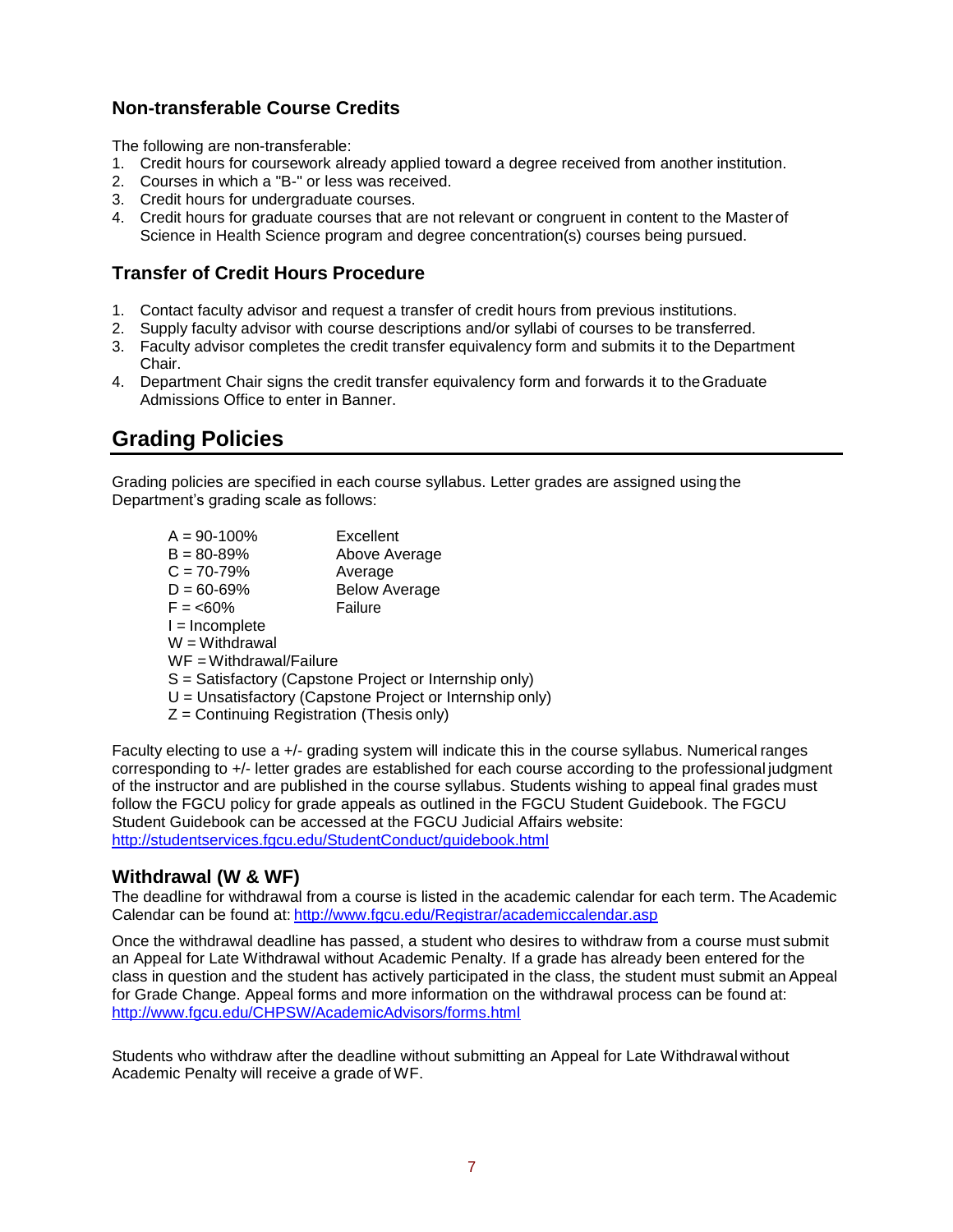### **Incomplete Grade (I)**

A student who is passing a course but who has not completed all of the required coursework by the end of the term may, with the permission of the instructor, be assigned a grade of "I." A grade of "I" is not computed in the student's GPA.

An incomplete (I) grade cannot be assigned to a course if the student fails to attend the course, drops the course after the drop/add period, or withdraws from the university. A student, who registers for a course but fails to meet the course requirements, without officially dropping the course, will receive a grade of "F" in the course.

To initiate consideration for a grade of "I," a student must contact the instructor before grades are reported. The decision to award a grade of "I" is solely the decision of the instructor. Should a professor decide to assign the grade, the student must complete an Incomplete Grade Assignment Form and submit to the instructor before the grades are due. The Incomplete Grade Assignment Form is available from the course instructor.

The maximum amount of time to complete coursework to remove the grade of "I" is one year from the ending date of the semester for which the grade was assigned or graduation, whichever comes first; however, instructors may restrict the amount of time given to the student to complete the coursework. After one year, a grade of "I" will be changed to an "F" if the instructor has reported no grade. A student may not re-register for a course in which he or she currently has an incomplete (I) grade.

### **Final Grade Reports**

Grades are available via Gulfline at [http://gulfline.fgcu.edu.](http://gulfline.fgcu.edu/) The university does not mail final grade reports. Student needing written verification of grades should submit a request for an unofficial or official transcript to the Office of the Registrar.

### **Change of Grade**

A request for change of grade will be considered only during the term immediately following the term in which the grade was assigned. Grades assigned during the spring semester may be changed the following summer or fall terms. The Dean (or designee) of the college offering the course must approve the grade changes. Exceptions to the time limitations may be approved by the college Dean (or designee) with supporting justification attached to the Change of Grade Form. Grades will not be changed after a degree or certificate has been awarded.

#### **Grade Forgiveness**

Graduate courses are not subject to grade forgiveness.

### **Student Grade Appeal**

A student may appeal a grade in a course to address one of the following allegedconditions:

- 1. Academic action including grading by the instructor that deviated from the established and announced grading policy;
	- 2. Errors in grading procedures;
- 3. Lowering of grades for non-academic reasons

Note that the professional judgment exercised by the instructor in assigning a grade or in conducting a class is excluded from the provisions of the Grade Appeal process except as noted above.

Before beginning the grade appeal process, the student must first meet with the instructor of the course to discuss the assigned grade and make every effort to resolve the problem at the informal level. If dissatisfied with the instructor's decision, or if the instructor is not available, the student may continue to pursue an informal resolution with the Chair or Director of the department in which the course is housed. The Chair of Director will notify the student in writing of the resolution of the complaint.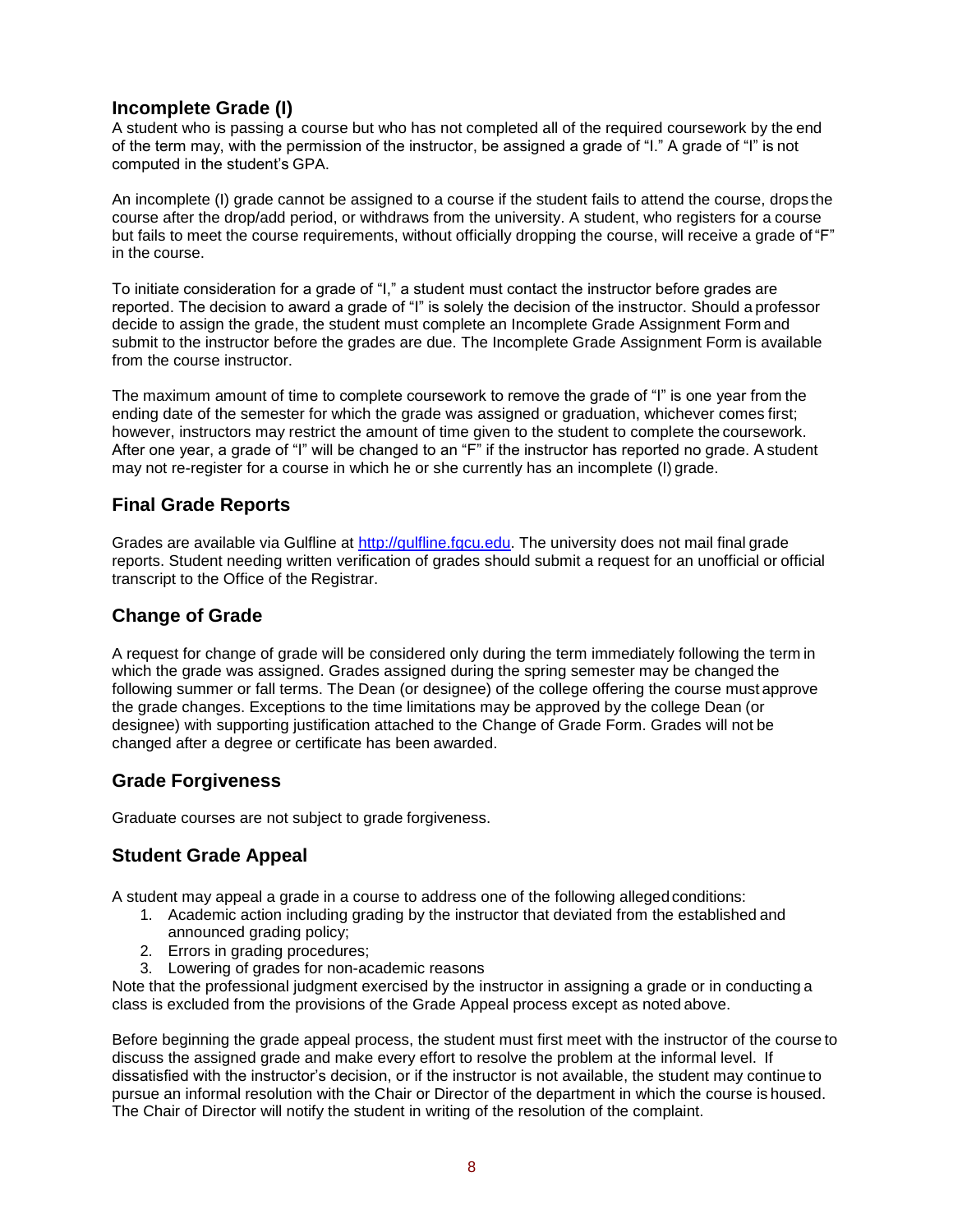If not satisfied with the resolution of the complaint proposed by the Chair or Director, the student may proceed within ten (10) school days of receipt of the Chair's or Director's decision to file a written appeal with the Office of the Dean of the Marieb College of Health & Human Services.

The Student Grade Appeal Policy is published in the FGCU Student Guidebook provided online by the Office of Student Affairs. Student should read the policy before beginning the grade appeal process. Failure to follow the correct procedures may result in a delay of the resolution of a grade appeal. The process for Student Grade Appeals can be found at<https://www2.fgcu.edu/studentguidebook/index.html> More information on the Marieb College of Health & Human Services can be found at <https://www2.fgcu.edu/mariebcollege/AcademicAdvisors/forms.html> The *Appeal for Grade Change* form in PDF format can be found at

[https://www2.fgcu.edu/mariebcollege/AcademicAdvisors/files/Appeal\\_for\\_Grade\\_Change\\_form.pdf.](https://www2.fgcu.edu/mariebcollege/AcademicAdvisors/files/Appeal_for_Grade_Change_form.pdf)

#### **Academic Behavior/Standards**

As stated in the Academic Behavior Standards in the FGCU Student Guidebook, FGCU is committed to a policy of honesty in academic affairs. Conduct that comprises a breach of this policy shall result in academic and/or disciplinary action. Academic action affects student assignments, examinations, or grades. Disciplinary action affects student enrollment status.

According to the FGCU Code of Conduct, cheating is a violation of student academic behavior standards. Any student who knowingly helps another violate academic honesty standards is also in violation of the standards. The common forms of academic dishonesty include:

- 1. Cheating which includes, but is not limited to:
	- a. Intentionally using or attempting to use any unauthorized assistance (including but not limited to materials, communication of information during an academic exercise, notes, study aids, or devices) in an academic exercise, including, but not limited to quizzes, tests, or examinations;
	- b. Use of sources beyond those authorized by the instructor in writing papers, preparing reports, solving problems, or carrying out other assignments;
	- c. The acquisition without permission of tests or other academic material belonging to a member of the University faculty or staff;
	- d. Engaging in any behavior specifically prohibited by a faculty member in the course syllabus or class discussion;
	- e. Submitting work that has been purchased or borrows generously from work submitted in a previous or concurrent class except where expressly permitted by the instructor; or f. Communication to another through written, visual, electronic, or oral means.
- 2. Selling notes, handouts, or other materials without authorization or using them for any
- commercial purpose without the express written permission of the University and the instructor. 3. Falsifying or misrepresenting your academic work.
- 4. Plagiarism whereby another's work is deliberately used or appropriated without any indication of the source, thereby attempting to convey the impression that such work is the student's own. Any student failing to properly credit ideas or materials taken from another is plagiarizing.
- 5. Knowingly helping another student violate academic behavior standards.

The Department of Health Sciences maintains a **zero-tolerance policy** for academic dishonesty in all programs. Any student found in violation academic honesty principles will earn a grade of "F" for the course and may be permanently dismissed from the program. Students suspended or expelled for academic dishonesty from FGCU are permanently dismissed from the program. In addition to these consequences, students receiving a grade of "F" for academic dishonesty will not be eligible for grade forgiveness for that course. Refer to FGCU Student Handbook regarding faculty options for academic dishonesty.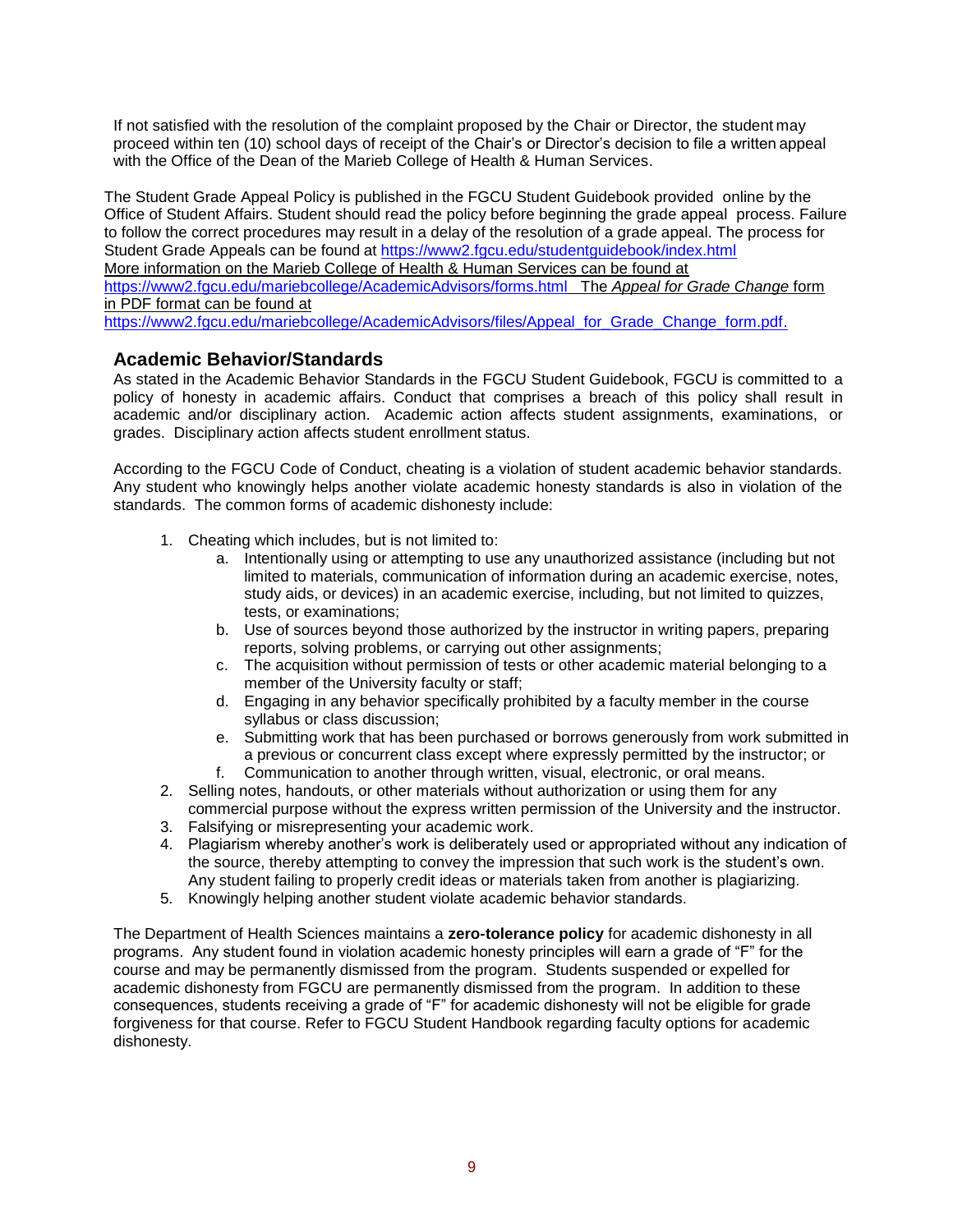### **Student and Professional Behaviors/Conduct**

Professional behaviors are those actions by which students and professionals demonstrate the values and beliefs that are commonly held by members of the profession. These behaviors are a manifestation of the individual's personal ethics, and are a reflection of his/her sense of personal integrity, acceptance of opposing points of view, respect for self and others, and commitment to the welfare of others (Fidler, 1996). Professional behaviors are demonstrated through the students and practitioner's dependability, professional presentation, initiative, empathy, cooperation, organization, clinical reasoning, participation in the supervisory process, and verbal and written communication (Kasar & Clark, 2000).

Students are expected to maintain respect for themselves and others, and to maintain civility in all classroom and off-campus educational experiences (Such as service learning, internships, and practicums). This includes the physical classroom, virtual classroom, and practice sites in which students gain knowledge, values, and competencies. Students are expected to express themselves in generally accepted and expected patterns of social behavior during both face to face and electronic communication (such as email, voicemail, and online discussion). Such behavior is consistently expressed through social politeness, sensitivity, respect, and courteous treatment of others.

Instructors have the primary responsibility of managing the physical and online classroom environment. Students who fail to meet reasonable behavior expectations will be counseled by their instructor and/or their advisor regarding the specific instance of inappropriate behavior. All occurrences of inappropriate behavior will be reported to the Chair of the Department of Health Sciences and a copy of the report will be placed in the student's file. Instructors may remove a student from the physical classroom for disruption on the day that it occurs at their discretion. Instructors may also remove inappropriate electronic postings. If a student is removed from the classroom for disruptive behavior, a grade of "F" may be assigned for an assignment, the day, and/or the course at the instructor's discretion. In addition, instructors may report inappropriate behavior by way of a written incident report to the Dean of Students Office.

Students found responsible for disrupting the classroom by their conduct, may be permanently dismissed from the program, suspended, or expelled from the university. Students dismissed from the program or suspended or expelled from FGCU for student conduct violations are permanently dismissed from the Department of Health Sciences and are not eligible to reapply.

For more information on student conduct, see the FGCU Student Code of Conduct: [https://www2.fgcu.edu/generalcounsel/files/regulations/FGCU\\_4002\\_StudentCode\\_04112017.pdf](https://www2.fgcu.edu/generalcounsel/files/regulations/FGCU_4002_StudentCode_04112017.pdf)

References:

- Fidler, G. S. (1996). Developing a repertoire of professional behaviors. *The American Journal of Occupational Therapy, 50*, 583-587.
- Kasar, J., & Clark, N. (Eds.). (2000). *Developing professional behaviors*. Thorofare, NJ: Slack Incorporated.

### **Student Progression and Completion of the Program**

A minimum cumulative GPA of 3.00 is required for satisfactory academic progression in the Master of Science in Health Science and Health Services Administration Certificate programs. Courses taken outside of the Department will not apply unless approved by the faculty advisor or DepartmentChair. Students must earn a grade of C or better in each course, or a grade of S (Satisfactory) in courses that use the S/U (Satisfactory/Unsatisfactory) grading system. A student will be dismissed from the program if they earn a grade of C or less in two (2) courses. If the student earns a grade less than a C, WF orU in a course, the student must repeat the course and earn a grade of C or better, or S. Courses may only be repeated once.

#### **Academic Probation**

Students whose cumulative GPA falls below a 3.00 will be placed on academic probation and the student will have three (3) subsequent courses, or nine hours, to raise the GPA to a 3.00. After being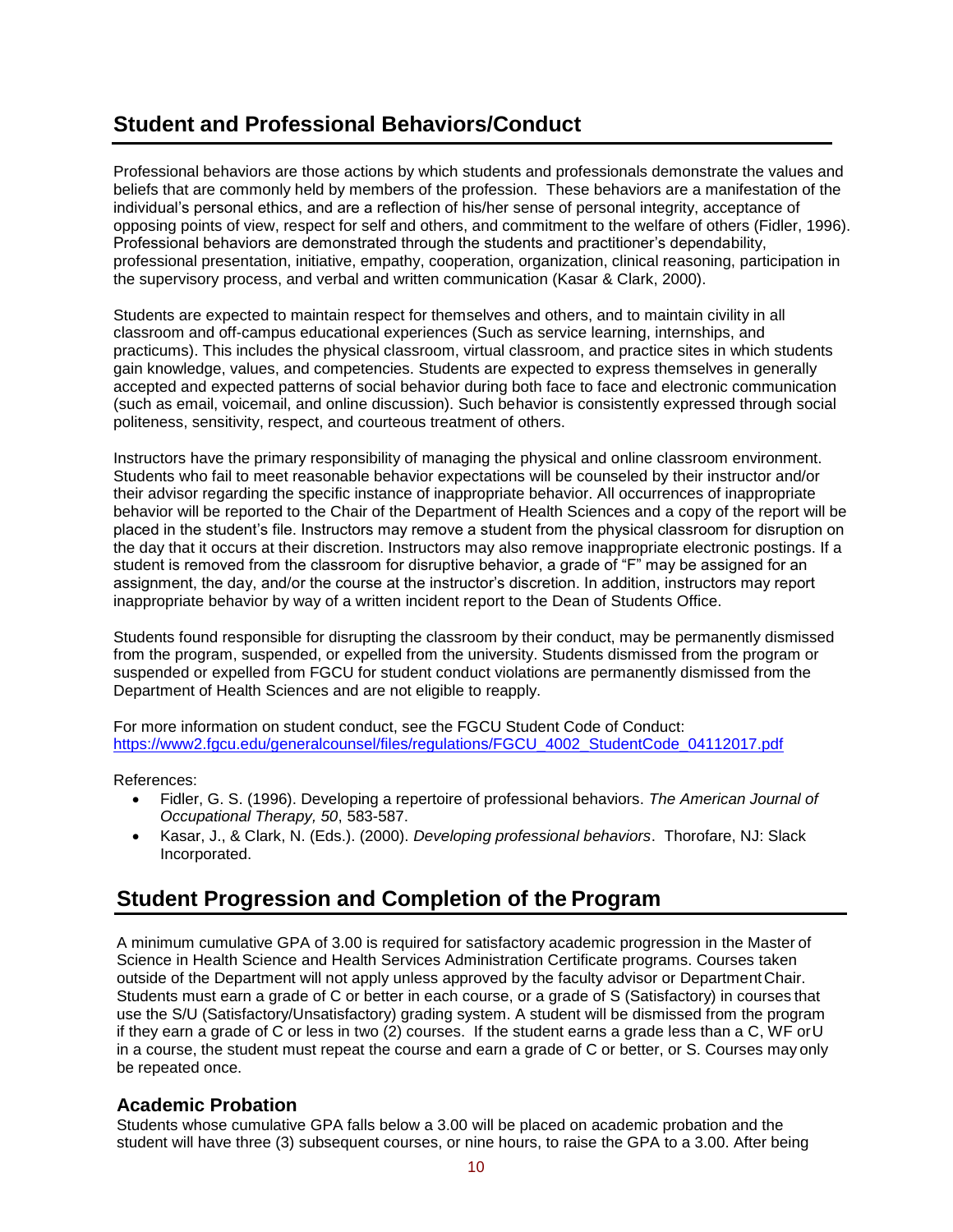removed from academic probation, a student must maintain a GPA of 3.00 or higher. If the student fails to maintain a GPA of 3.00 or higher, or does not bring the GPA up to 3.00 during the probation period, then the student is dismissed from the MS in Health Science program or the Health Services Administration Certificate program because of unsatisfactory academic performance. Students on Academic Probation must accept whatever additional requirements are stipulated by the Department of Health Sciences. Examples include, but are not limited to, specified credit hour limitations, specific GPAs, and restriction on choice of courses including internships and capstone projects. Academic advising is mandatory prior to registration.

#### **Academic Dismissal**

Students will be dismissed from the MS in Health Science program and the Health Services Administration Certificate program because of unsatisfactory academic performance for the following reasons:

- Earns a grade of F or WF in 1 course;
- Earns a grade of C, D, F or WF in 2 courses;
- Earns a grade of C, D, F, or WF twice in the same course; or
- Fails to maintain a GPA of 3.00 or higher after being removed from academic probation.

Students dismissed from the Health Science program and/or FGCU cannot take courses as non-degree seeking students or enroll in any of the Department of Health Sciences certificate programs. Any course(s) taken elsewhere while dismissed from the Department of Health Sciences will not count towards the degree or certificate. Students with a program GPA of less than 3.00 are not eligible for reinstatement. Students dismissed from the program, or suspended or expelled for academic dishonesty from FGCU are permanently dismissed from the Department of Health Sciences and are not eligible to reapply.

#### **Reinstatement**

Students dismissed because of unsatisfactory academic performance are ineligible to reapply for admission into any program in the Department of Health Sciences for one year. Students with a program GPA of less than 3.00 are not eligible for reinstatement. **READMISSION IS NOT GUARANTEED.** As a condition of reinstatement, students on Academic Probation must accept whatever additional requirements are stipulated by the Department of Health Sciences. Examples include, but are not limited to, specified credit hour limitations, specific GPAs, and restriction on choice of courses. Academic advising is mandatory prior to registration. Not meeting these conditions may result in the student's academic dismissal from the Department of Health Sciences. A student academically dismissed a second time is permanently dismissed from all programs in the Department of Health Sciences.

### **Internship or Capstone Project**

A three credit hour capstone project **or** internship is required for partial fulfillment of the HealthScience program. Students are eligible to enroll after completion of a majority of the required coursework **and** approval from their faculty advisor. Students can register for the project once the faculty mentor approves the project topic.

### **Capstone Project**

A Capstone Project is the application of knowledge, concepts and principles to design a plan of action or present solutions to a defined problem in the health care delivery system. Refer to the Capstone Project Guidebook for details.

### **Internship**

The student internship is a valuable experience which allows the student to integrate the theoretical components they have learned in the classroom into a real world experience in the Health Sciences. Students are encouraged to seriously consider the type of internship placement they would prefer and select one that will enhance their personal and career goals.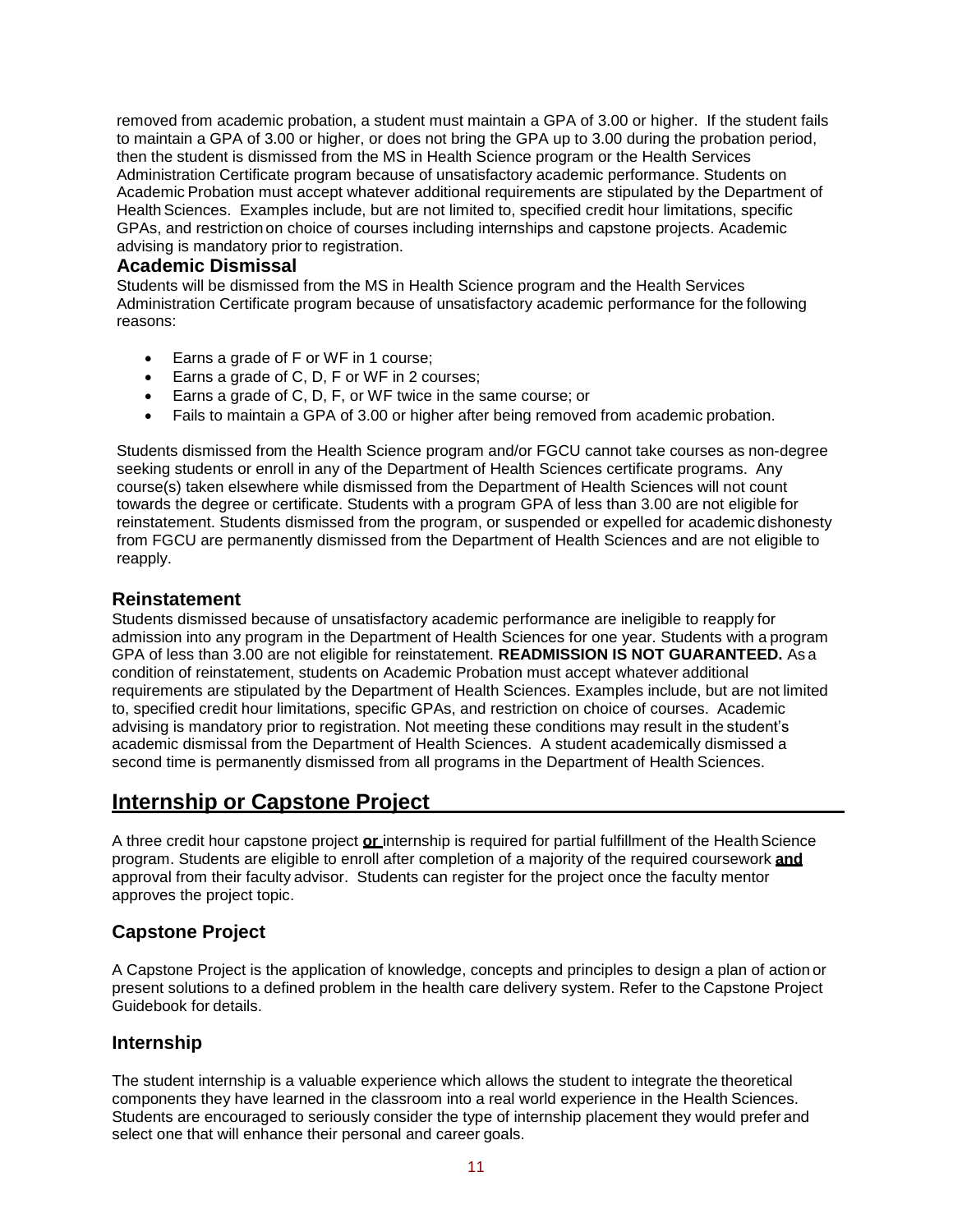All internship placements are coordinated using legal contracts and affiliation agreements between FGCU and the internship site. The process to develop a new affiliation agreement may take several months and there is no guarantee that an affiliation agreement can be secured at a student's preferred site.

#### **Internship Placement Guidelines**

- 1. Students are eligible to enroll in the internship course after completion of a majority of the required coursework with a grade of C or above **and** approval from their faculty advisor.
- 2. During the first six (6) weeks of the semester **prior to** the semester when the placement actually occurs, students will contact the faculty internship coordinator to arrange an internship.
- 3. Employment experiences cannot be used or substituted for program internships.
- 4. Internships are arranged as follows:
	- a. Students consult with the faculty coordinator regarding their career goals and related internship experiences.
	- b. The internships are approved and arranged by the faculty coordinator in conjunction with the preceptors at the internship sites.

Scheduling of repeat internship courses due to unsatisfactory performance will be subject to availability of an appropriate affiliate site and adequate supervision. Unsatisfactory performance in the repeated internship course may result in dismissal from the Master of Science program.

### **Liability Insurance, Immunizations, Background Checks, and Health Insurance**

Students are required to provide proof of the following to the Department of Health Sciences before beginning an internship:

- 1. verification of student liability insurance
- 2. proof of immunizations/screenings **if required** by internship facility
- 3. background check **if required** by internship facility
- 4. health insurance **if required** by internship facility

Students are required to contact the faculty internship coordinator during the first week of the semester to verify that the liability insurance will continue to be current through the end of that semester, immunizations are up to date, and a background check and health insurance are secured if required by the internship facility. The faculty internship coordinator will notify all faculty members of students who have not provided appropriate documentation by the beginning of the second week of the semester. *It*

#### *is*

#### *the students' responsibility to contact the faculty internship coordinator about this matter. The faculty internship coordinator will not seek out students for this information.*

Students who fail to obtain liability insurance and do not meet the requirements of the facility will not be permitted to go on assignments until such documentation is provided. Once documentation is provided, an attempt will be made to reschedule the assignment prior to the completion of the semester. If the assignment cannot be rescheduled, the student will receive an Incomplete (I) for the course, and will be required to complete the assignment during the following semester.

Specific requirements are as follows:

- 1. Student liability insurance, with minimum limits of \$1,000,000/\$3,000,000 required, can be purchased from a number of companies.
- 2. Immunizations and/or screening tests **if required** by the internship facility.
- 3. Background check **if required** by the internship facility.
- 4. Health insurance **if required** by the internship facility.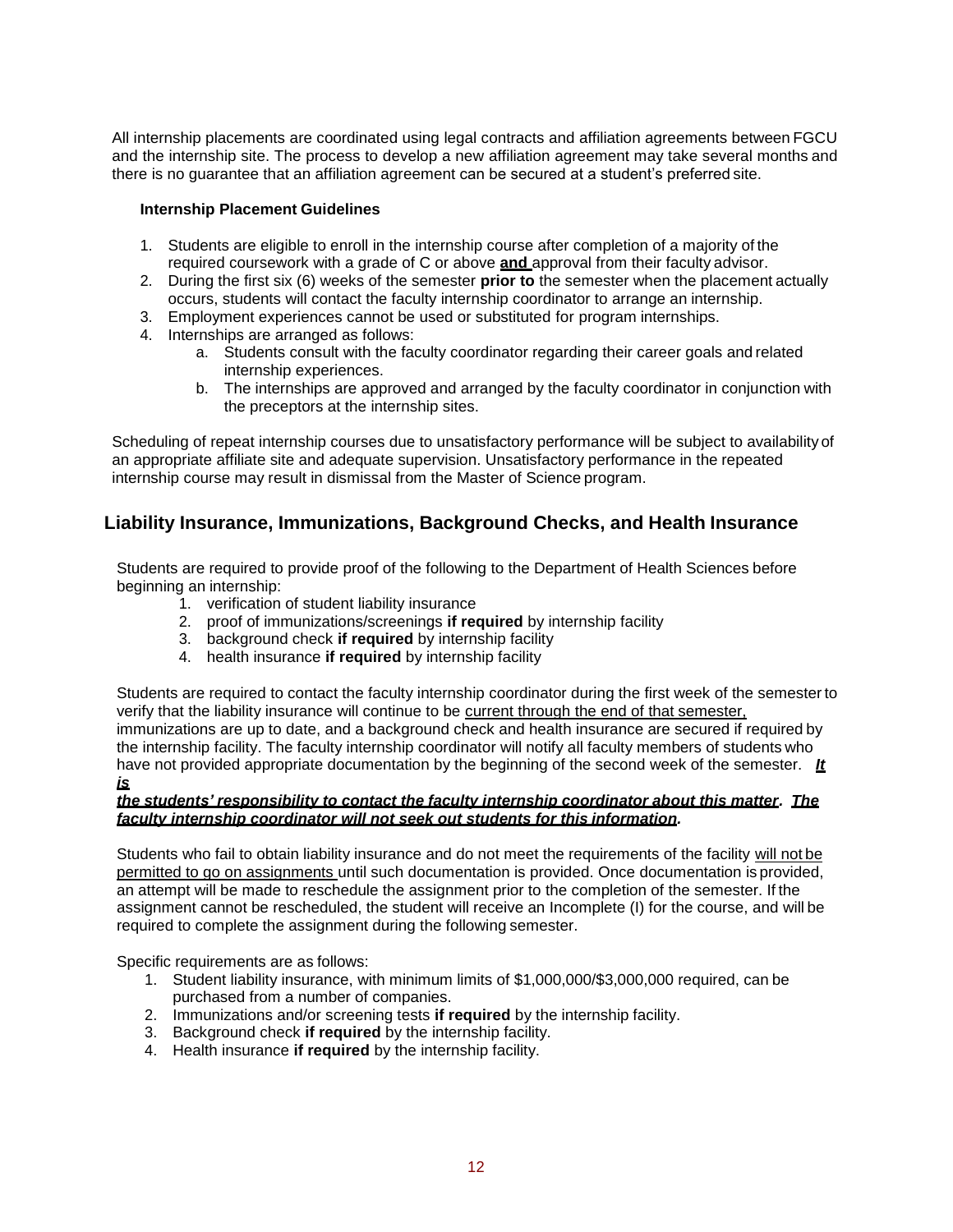### **Time Frame for Completing Program Requirements**

Upon admission into the Health Science or Health Services Administration Certificate program, students must meet with the Faculty advisor to plan a program. Students are expected to maintain continuous enrollment in order to complete the program requirements within the time frame discussed between the student and the faculty advisor.

If the student cannot meet all of the graduation requirements specified by the University, College, and Department due to decisions and changes in course offerings or department policies, appropriate substitutions will be determined by the faculty advisor and Department Chair.

University and Department policies are subject to change. If the student's graduation requirements are affected by these changes, appropriate arrangements will be made to preclude penalization of the student.

### **Degree Time Limitations/Extension of Time Limit for MS Program**

In order to ensure that students working towards a MS degree maintain currency in their field of study, all credit hours (including transfer credits) applied toward the degree must have been earned within the seven (7) academic years prior to graduation. Coursework completed before this time period cannot be applied toward the degree.

Any student requiring more time to complete the MS degree may request an extension from the Office of Graduate Studies, provided that the student has written approval from the program.

### **Former Student Returning**

A former student returning is any former FGCU degree-seeking student who has not been enrolled at FGCU in any of the last three terms, and who wishes to re-enroll. The former student must submit a new FGCU admission application by the appropriate application deadline. A new application fee is not required. To be readmitted, a student must (a) be in good standing and eligible to return to the last institution attended, including FGCU; (b) be admissible by the program; and (c) have a GPA of at least 3.00 on a 4.00 scale on all courses attempted in the MS in Health Science program. Former students reapplying to any of the Department of Health Sciences programs must meet Health Science admission standards as stated in the current FGCU catalog. Students suspended or expelled for academic dishonesty from FGCU are permanently dismissed from the Department of Health Sciences and cannot reapply.

### **Additional Policies**

### **Disability Accommodations**

Florida Gulf Coast University, in accordance with the Americans with Disabilities Act and the university's guiding principles, will provide classroom and academic accommodation to students with documented disabilities. If you need to request accommodation in any class due to a disability, or you suspect that your academic performance is affected by a disability, contact the Office of Multi Access Services. The Office of Adaptive Services is located in Howard Hall, room 137. The phone number is 239-590-7956 or TTY 239-590-7930.

### **Vacations**

Students choosing to go on vacation while enrolled in a course are responsible for submitting all course work by the state due dates. Lack of Internet access is not an excuse for late submission. A vacation is an unexcused absence and accommodations in course requirements will not be made.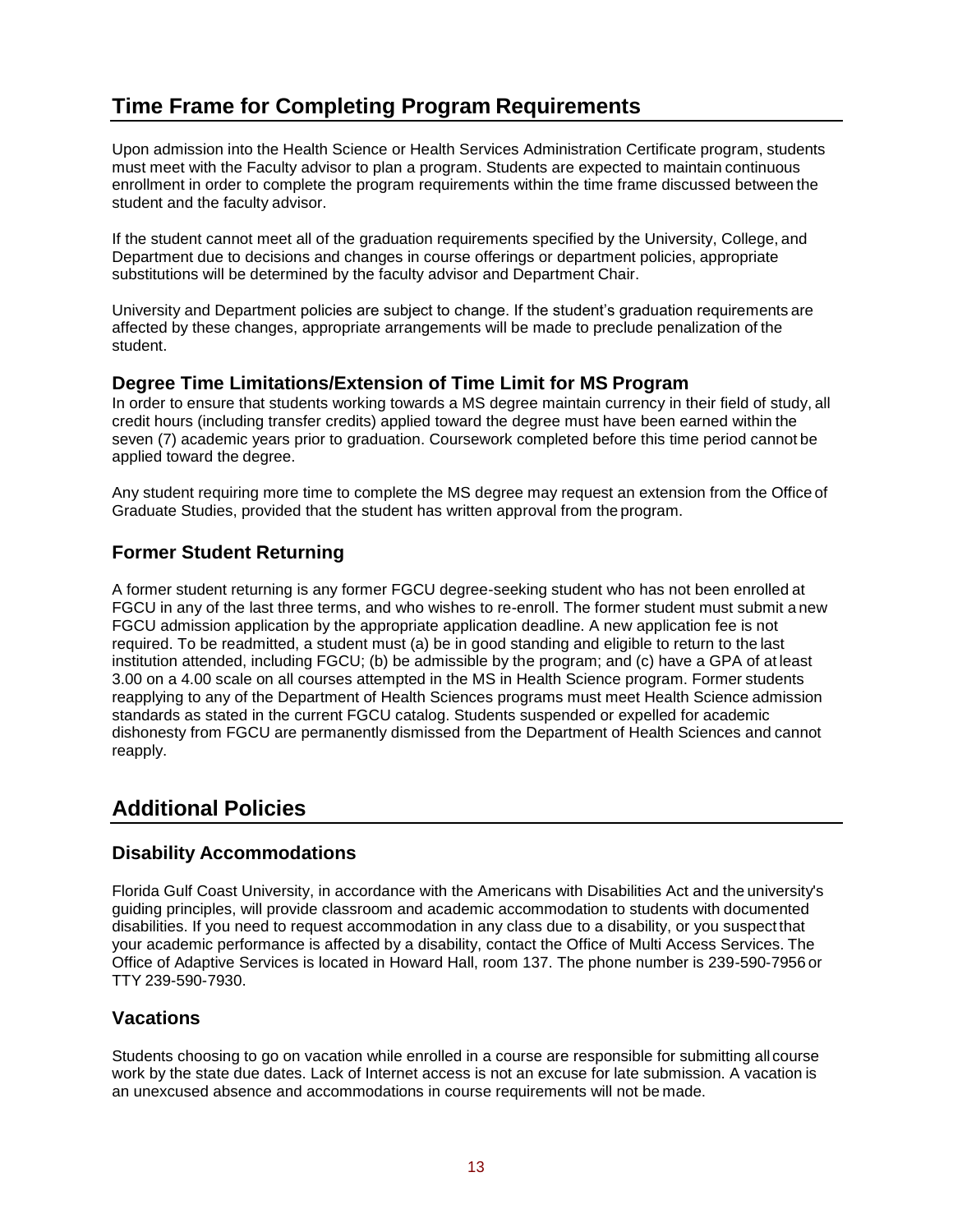### **Student Observance of Religious Holidays**

All students at Florida Gulf Coast University have a right to expect that the University will reasonably accommodate their religious observances, practices, and beliefs. Students, upon prior notification to their instructors, shall be excused from class or other scheduled academic activity to observe a religious holy day of their faith. Students shall be permitted a reasonable amount of time to make up the material or activities covered in their absence. Students shall not be penalized due to absence from class or other scheduled academic activity because of religious observances. Where practicable, major examinations, major assignments, and University ceremonies will not be scheduled on a major religious holy day. A student who is to be excused from class for a religious observance is not required to provide a second part certification of the reason for the absence.

### **Social Media Policy**

Social media is defined as web-based and mobile technology used for interactive communication. Regardless of the type of social media, students are responsible for content they post, text, and promote. Examples of social media may include (but are not limited to) the following:

- Blogs Blogger, LiveJournal, Xanga
- Microblogs Dailybooth, Foursquare, Google Buzz, Posterous, Tumblr, Twitter
- Podcasts Blubrry
- Social networks Allnurses.com, Bebo, Facebook, Google+, Linkedin, MySpace, Orkut, Second Life
- Social news sharing Digg, Flickr, Instagram, Reddit, Snapchat
- Social bookmarks/social tags Delicious, Diigo, Google Reader, StumbleUpon
- Video hosts Vimeo, YouTube

Students in the Marieb College of Health & Human Services have a responsibility to understand the benefits and consequences of participating in social media. Students must consider important concepts and a number of principles when functioning within the virtual world of social media in order to maintain their own reputation and the reputation of the MCHHS and FGCU. This policy encompasses personal and professional social media use. Students should represent Florida Gulf Coast University (FGCU) and the Marieb College of Health & Human Services in a fair, accurate, ethical, and legal manner while engaging in all social media activities. Official electronic communication regarding FGCU and MCHHS business, academic schedules, and academic classes will occur through University sanctioned channels such as FGCU email, Canvas, listservs, and FGCU websites.

When interacting on social media, students must be cognizant that information may be public for anyone to see and can be traced back to the individual. **Students are prohibited from disclosing through social media information such as (but not limited to) the following:**

- Clinical discussions for the purpose of education that include any identifiable information related to patients or clinical institutions and employees.
- Confidential or non-public proprietary information including photos or videos of patients, patient families, students, faculty, staff, and clinical institutions and employees.
- Comments that are damaging to FGCU, other students, faculty, staff, and clinical institutions and employees.
- Comments that are threatening, harassing, profane, obscene, sexually explicit, racially derogatory, homophobic or other offensive comments.
- Postings that are in violation of any state or federal laws.